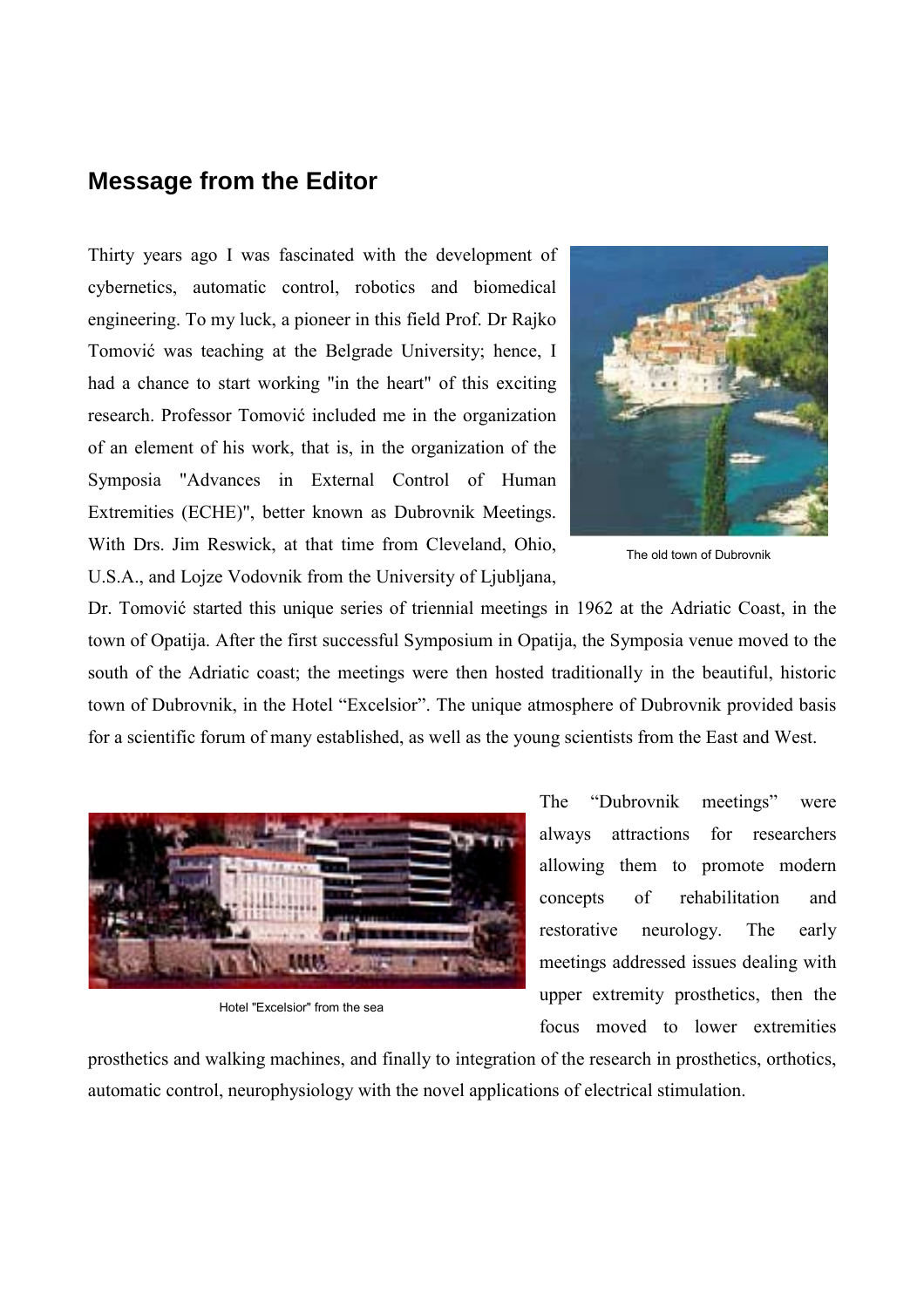For several years I was discussing with Prof. Tomović the idea to bring the issues discussed at the Dubrovnik Meetings to younger researchers and clinicians. The computer based memory media became the reality; thus, the decision was made to create a CD that integrates all ten Proceedings "Advances in External Control of Human Extremities" from the Dubrovnik meetings. I am glad to say that this time



The view on Dubrovnik from the Hotel "Excelsior"

consuming and complex job was finalized during early 2002, and that those interested will have at their disposal a new collection of old, yet extremely interesting scientific and clinical papers. The quality of the material recorded on the CD is not crystal clear, but it is the best result that we could generate from the original hardcopies of old proceedings. However, it is not the quality of the reproductions, but the information about what has been done, which methods have been used, and what were the promises several decades ago in the filed of neuroprostheses that really matters.



This picture was contributed by the kindness of Prof. Tadej Bajd

The last in the series of ten meetings took place in 1990. The events on the Balkans prevented the continuation of this great tradition. Many among organizers of the Dubrovnik meetings strongly